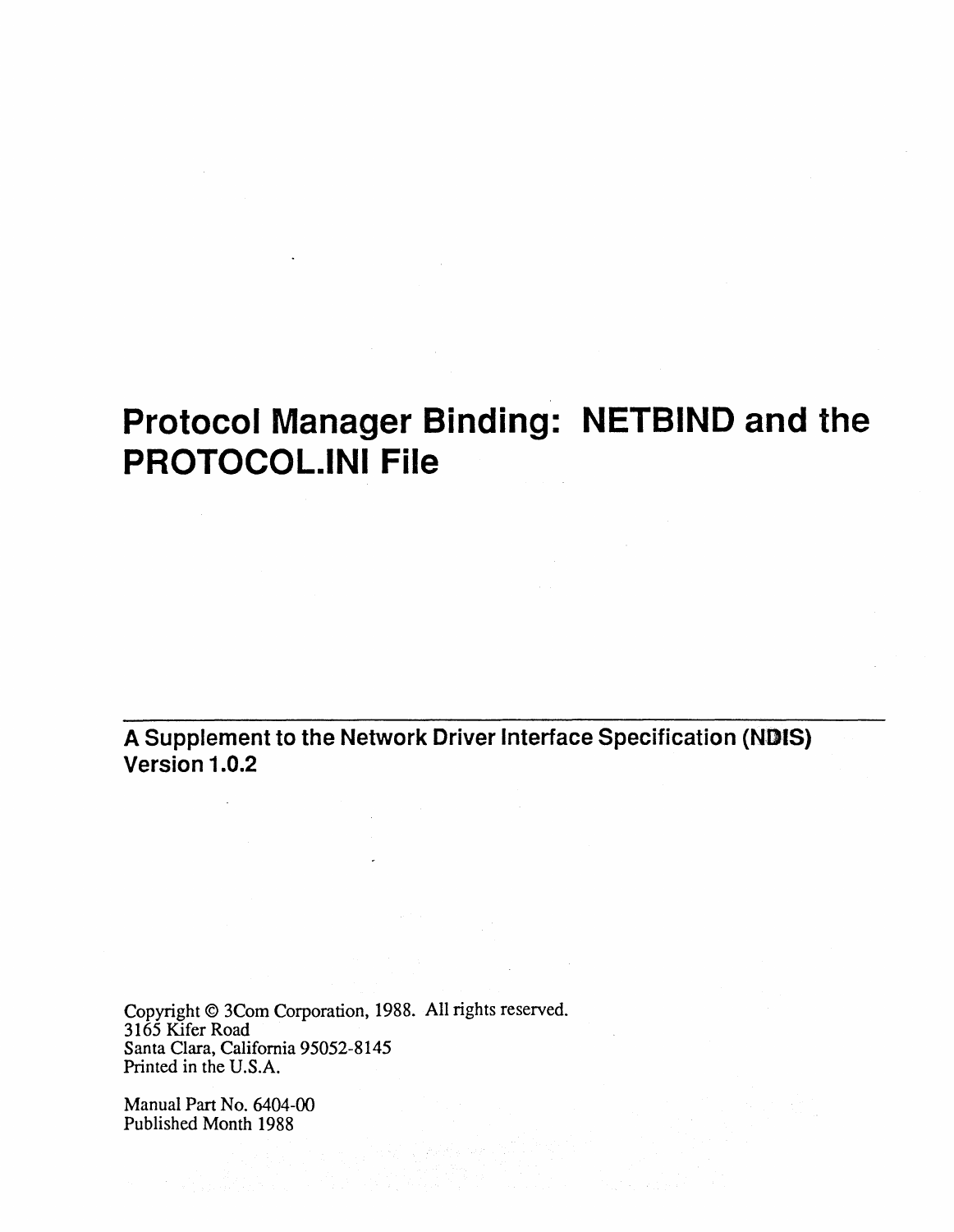#### **Copyright Statement**

No part of this manual may be reproduced in any form or by any means or used to make any derivative (such as translation, transformation or adaption) without permission from 3Com Corporation, by the United States Copyright Act of 1976, as amended.

#### **Disclaimer**

3Com makes no warranty of any kind with regard to this material, including, but not limited to, the implied warranties of merchantability and fitness for a particular purpose. 3Com shall not be liable for errors contained herein or for incidental or consequential damages in connection with the furnishing, performance, or use of this material.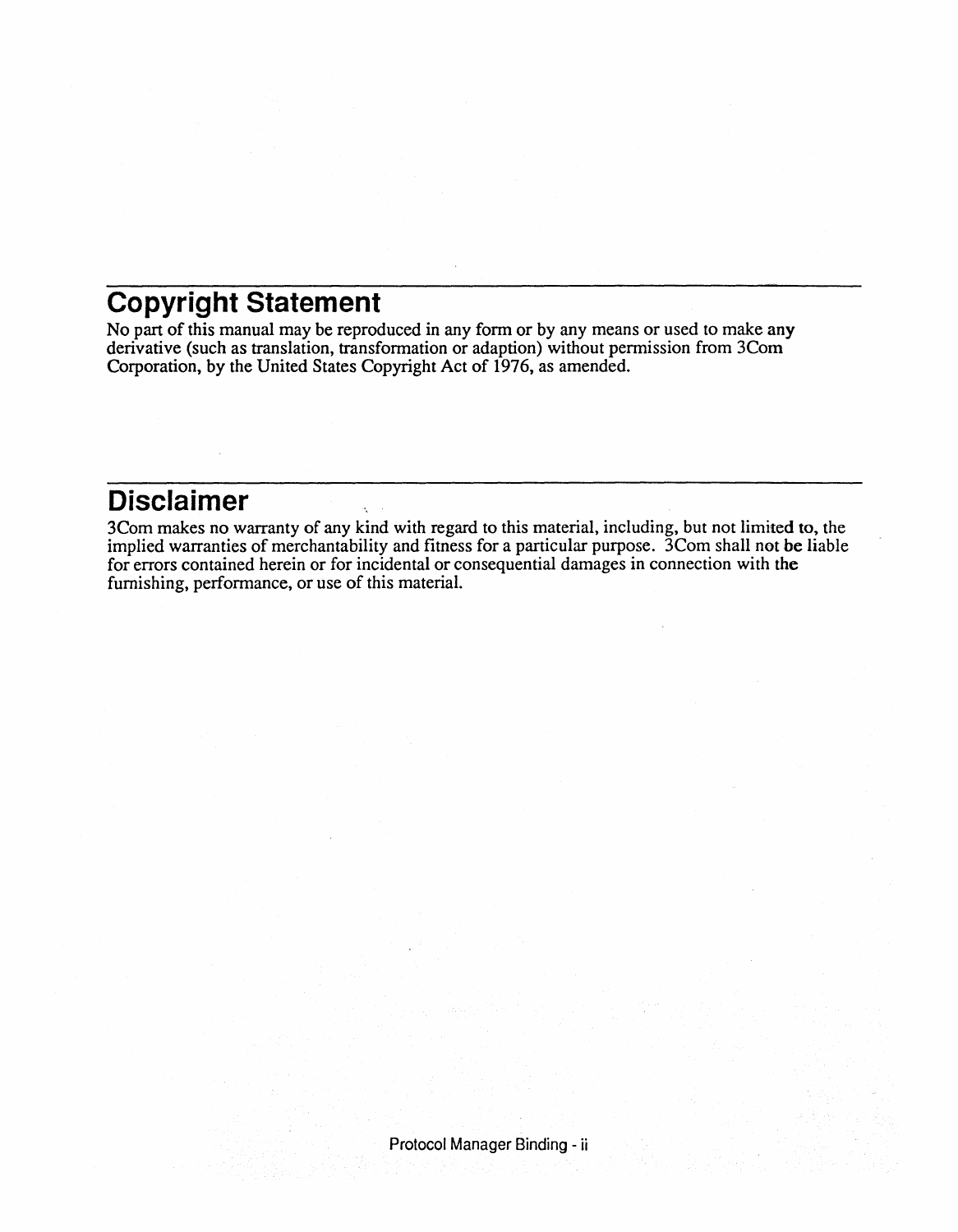#### **Contents**

Introduction 1 Syntax of the PROTOCOL.INI File 1 What the PROTOCOL.INI File Contains 2 3Com EtherLink Adapter Section 3 3Com EtherLink II Adapter Section 4 3Com EtherLink Plus Adapter Section 6 3Com EtherLink/MC Adapter Section 7 3Com TokenLink Adapter Section 8 3Server Driver Section 9 A Sample PROTOCOL.INI File 10

#### **Tables**

- 1. PROTOCOL.INI File Sections Summary 2
- 2. EtherLink Adapter Driver Entries 3
- 3. EtherLink II Adapter Driver Entries 4
- 4. EtherLink Plus Adapter Driver Entries 6
- 5. EtherLink/MC Adapter Driver Entries 7
- 6. TokenLink Adapter Driver Entries 8
- 7. 3Server Driver Entries 9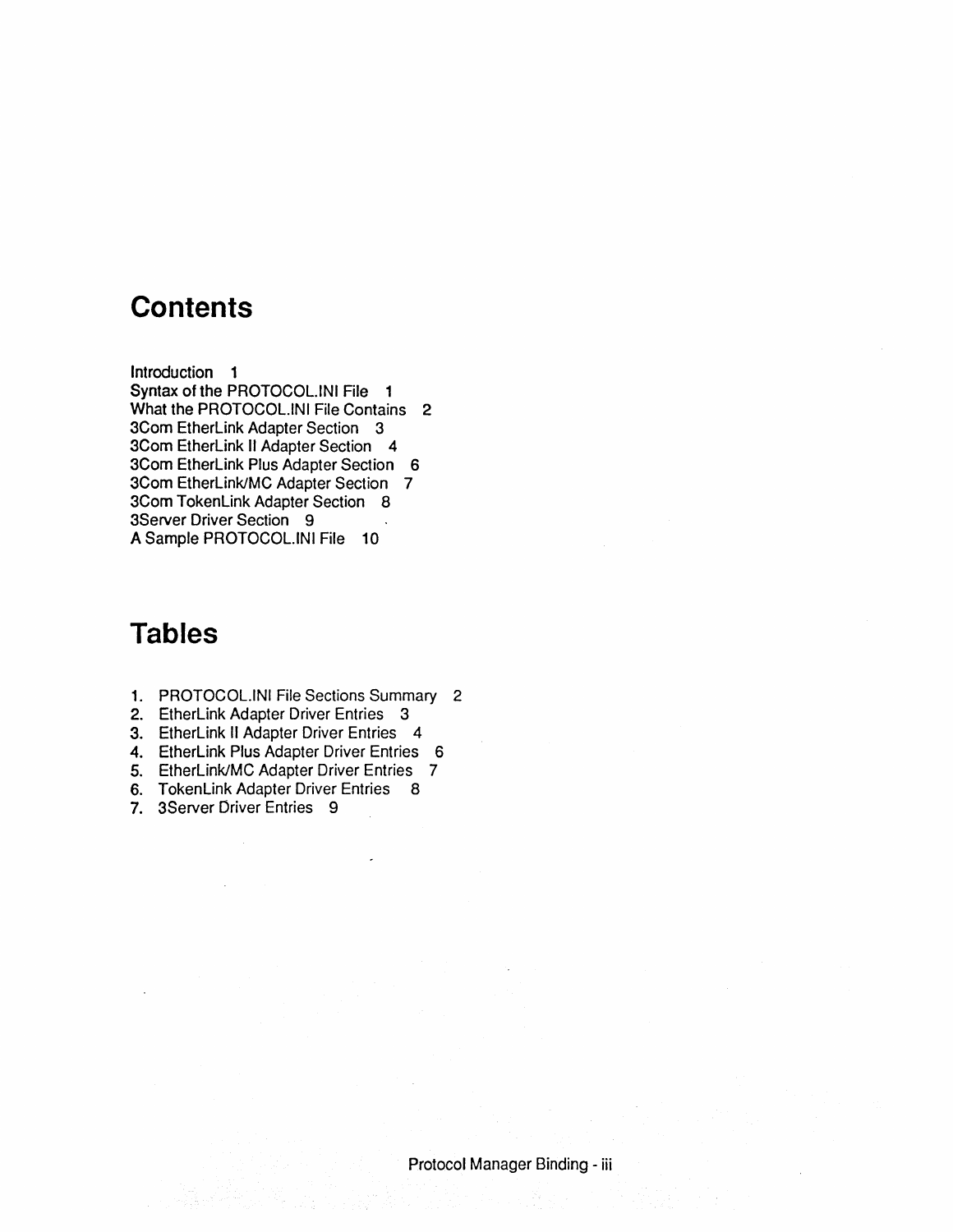1

#### **Introduction**

The PROTOCOL.INI file contains information about configuration and binding for all NDIS protocols and Media Access Control (MAC) modules.

Network drivers in the DOS and OS/2 LAN Manager products are loaded and configured with entries in the CONFIG.SYS (CONFIG.OS2 for dual boot systems) and PROTOCOL.INI files. When the LAN Manager starts up, the Protocol Manager program reads the PROTOCOL.INI file and binds the protocol and MAC modules together using the parameters and information supplied in the PROTOCOL.lNI file.

This process has two parts. During the initial loading and starting of the operating system, the device drivers named in the CONFIG.SYS file are loaded and their initialization routines are executed. Among these device drivers are the protocol manager (PROTMAN .OS2 or PROTMAN.DOS) and both NDIS/MAC drivers and NDIS/protocol drivers. The protocol manager, as part of its initialization, reads the PROTOCOL.INI file and saves its contents.

The second part of the process occurs during run-time, when the program NETBIND.EXE is run either from the command line or from a batch file such as AUTOEXEC.BAT or STARTUP.CMD. At this time, the NETBIND program causes the protocol manager to call each NDIS module (MACs and protocols), pass each the PROTOCOL.INI contents, and bind all the modules together as specified within PROTOCOL.INI.

Changes you make to PROTOCOL.INI entries do not take effect until you restart the system.

#### **Syntax of the PROTOCOL.lNI File**

The PROTOCOL.INI file consists of a series of named sections. The format for entries in the PROTOCOL.INI file is shown in the following example:

[ETIlERLINK\_PLUS] DRIVERNAME = ELNKPL\$ INTERRUPT = 3  $IOADDRESS = 0x300$ DMACHANNEL = 1

; Be sure the interrupt does not conflict with other adapter cards.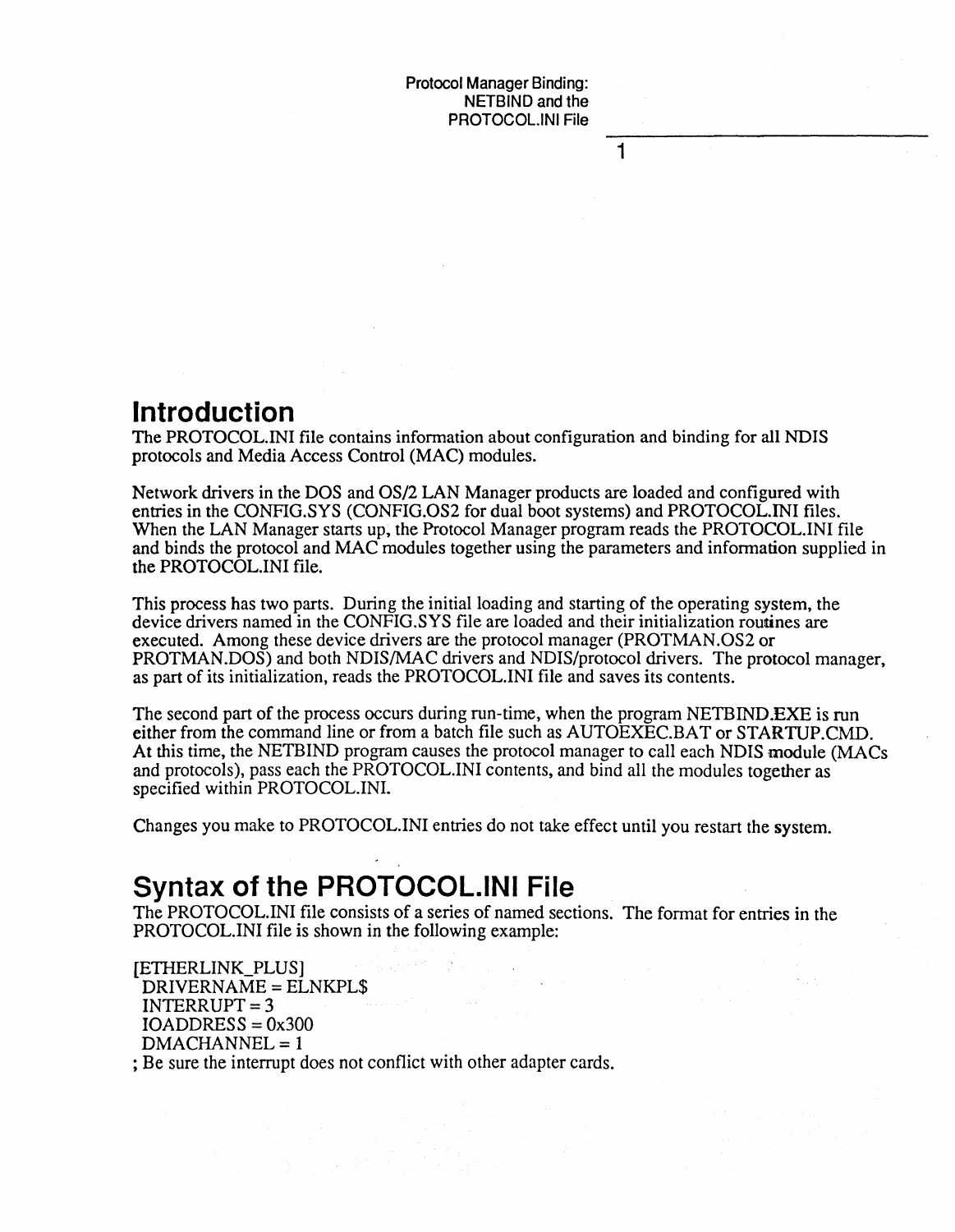2

In this example:

- Names of sections are enclosed in square brackets [ETHERLINK\_PLUS]. All sections contain the keyword drivername, (which identifies the driver). In addition, most sections have the keyword bindings (which serves to connect the various modules together). The section name itself is an arbitrary label that identifies the section to the other sections (for example, when resolving bindings).
- Entries in sections start at the beginning of a line and are followed by an equal sign  $(=)$  and the value assigned to the entry. There can be spaces before and/or after the equal sign.
- Comment text (text that is ignored by the system), starts with a semicolon at the beginning of each line. Blank lines are permitted for formatting purposes.
- :<br>. . • Text in the PROTOCOL.INI file is changed to uppercase by the Protocol Manager, with the exception of comment text. Unless otherwise specified, text values can be composed of letters, numbers, or the following characters:

 $\frac{6}{9}$  \, - \_ @ { } ~ ' ! # ( )

### **What the PROTOCOL.lNI File Contains**

The PROTOCOL.INI file consists of different sections containing entries related configuring network drivers. The following table shows (in alphabetical order) typical PROTOCOL. INI sections and their functions. (Remember, section names are arbitrary so your PROTOCOL.INI file may be different.)

| <b>Section</b>        | <b>Function</b>                                         |
|-----------------------|---------------------------------------------------------|
| EtherLink             | Configuration values for a 3Com EtherLink adapter.      |
| EtherLink II          | Configuration values for a 3Com EtherLink II adapter.   |
| <b>EtherLink Plus</b> | Configuration values for a 3Com EtherLink Plus adapter. |
| EtherLink/MC          | Configuration values for a 3Com EtherLink/MC adapter.   |
| TokenLink             | Configuration values for a 3Com TokenLink adapter.      |
| <b>TokenLink Plus</b> | Configuration values for a 3Com TokenLink Plus adapter. |
| 3Server               | Driver for 3Com 3Servers.                               |

Table 1. PROTOCOL.INI File Sections Summary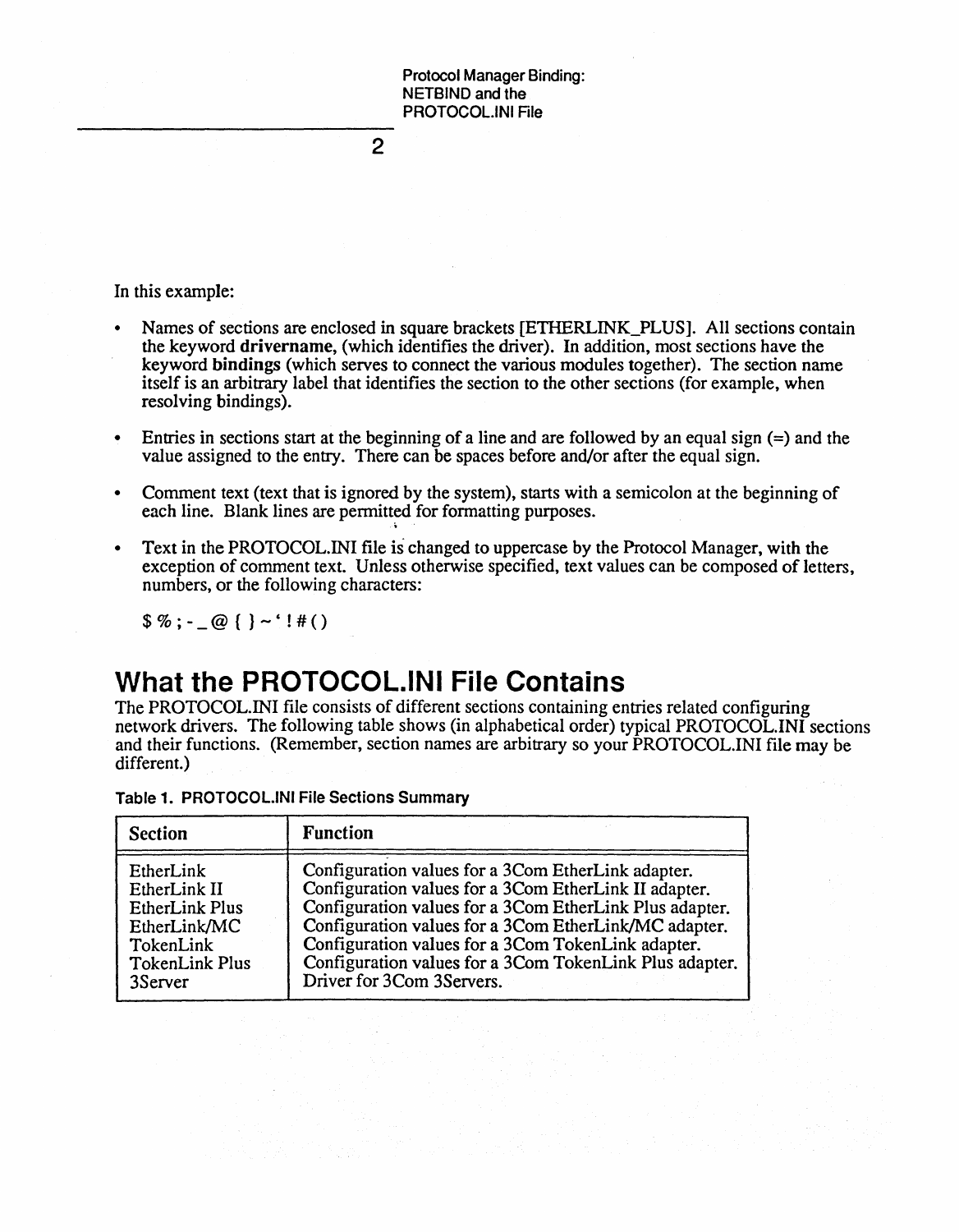3

### **3Com EtherLink Adapter Section**

The EtherLink driver has one required entry, DRIVERNAME. The following table shows (in alphabetical order), the possible entries and values for the EtherLink adapter section of the PROTOCOL.INI file.

| Entry             | <b>Explanation of Option Values</b>                                                                                                                                                                                                                                                                                                         |
|-------------------|---------------------------------------------------------------------------------------------------------------------------------------------------------------------------------------------------------------------------------------------------------------------------------------------------------------------------------------------|
| DMACHANNEL=       | Used to indicate the current DMA jumper configuration of the adapter.<br>NONE = Driver uses program I/O instead of DMA for data transfers.<br>$=$ Use DMA channel 1.<br>1<br>$\overline{2}$<br>$=$ Use DMA channel 2.<br>3<br>$=$ Use DMA channel 3.<br>Default $= 1$ When running under DOS.<br>Default = NONE When running under $OS/2$ . |
| DMAMODE=          | Specifies the DMA mode for the adapter.<br>$BURST = Use BURST mode.$<br>$BYTE = Use BYTE mode.$<br>$Default = BURST$ .                                                                                                                                                                                                                      |
|                   | The Adapter runs faster in BURST mode. If BURST mode causes<br>contention with other DMA devices, use BYTE mode.                                                                                                                                                                                                                            |
|                   | NOTE: If DMACHANNEL is set to NONE, the DMAMODE entry is<br>ignored.                                                                                                                                                                                                                                                                        |
| DRIVERNAME=       | ELNK\$ (required entry). If there is a second EtherLink adapter, its<br>name is ELINK2\$.                                                                                                                                                                                                                                                   |
| <b>INTERRUPT=</b> | Indicates the current interrupt level configuration of the adapter.<br>Available = $2 - 7$ .<br>Default = $3$ .                                                                                                                                                                                                                             |
|                   | <b>NOTE:</b> On a 286 or 386 computer, interrupt level $2 =$ interrupt level 9<br>because of the cascaded PIC already using interrupt level 2.                                                                                                                                                                                              |
| IOADDRESS=        | Indicates the current I/O address jumper configuration of the adapter.<br>Available = $0x200$ to $0x3f0$<br>Default = $0x300$                                                                                                                                                                                                               |
|                   | NOTE: The IOADDRESS entry must match the switch setting on the<br>adapter card.                                                                                                                                                                                                                                                             |

#### Table 2. EtherLink Adapter Driver Entries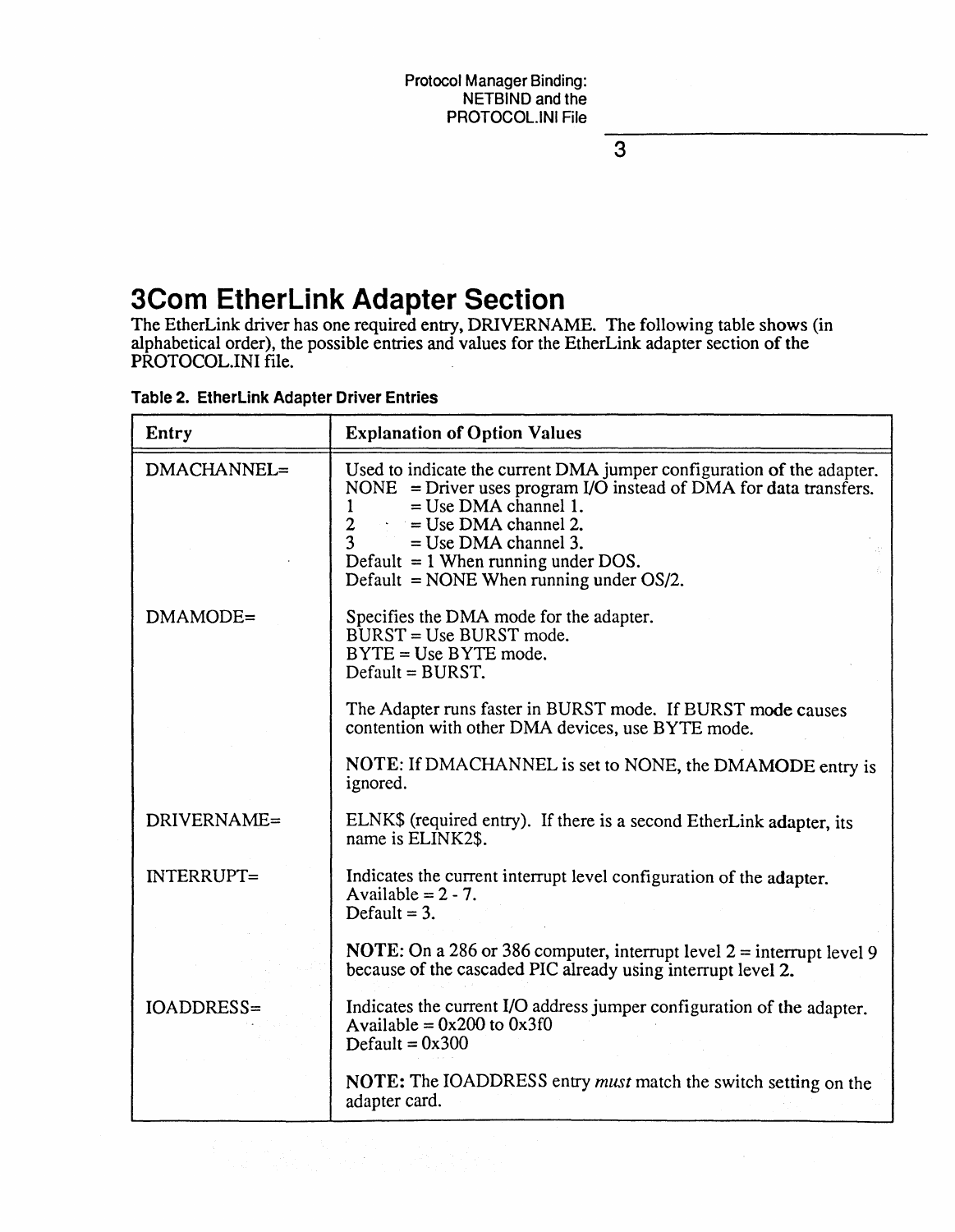4

Table 2. EtherLink Adapter Driver Entries, cont.

| Entry         | <b>Explanation of Option Values</b>                                                                                                                                                          |
|---------------|----------------------------------------------------------------------------------------------------------------------------------------------------------------------------------------------|
| MAXREQUESTS=  | This is the number of general request queue entries. (General requests<br>are SetPacketFilter, AddMultiCastAddress, and RequestInterrupt, etc.)<br>Available = $8$ to 32.<br>Default $= 8$ . |
| MAXTRANSMITS= | The number of transmit queue entries in the MAC driver.<br>Available = $8$ to 50.<br>Default $= 12$ .                                                                                        |
| NETADDRESS=   | Used to override the network address of the card to a user specific<br>address. This parameter is a hexadecimal string of exactly 12 digits,<br>enclosed by double quotes (""), for example: |
|               | NETADDRESS = "02608C010001".                                                                                                                                                                 |

### **3Com EtherLink II Adapter Section**

The EtherLink II driver has one required entry, DRlVERNAME. The EtherLink II Adapter does not implement the LOOPBACK function, so you must add a LOOPBACK = 4 entry to the DLC section when using this adapter. The following table shows the possible entries and values for the EtherLink II adapter section of the PROTOCOL.INI file.

|  | Table 3. EtherLink II Adapter Driver Entries |
|--|----------------------------------------------|
|--|----------------------------------------------|

| Entry         | <b>Explanation of Option Values</b>                                                                                                                                                                                                                                        |
|---------------|----------------------------------------------------------------------------------------------------------------------------------------------------------------------------------------------------------------------------------------------------------------------------|
| DATATRANSFER= | Sets the data transfer mode on the adapter card. Keywords are:<br>BLOCK_DMA Only valid for 8086 and 8088 PCs.                                                                                                                                                              |
| DEMAND_DMA    | Only valid for 8086 and 8088 PCs. If the DMACHANNEL entry is set<br>to 1, the default for DATATRANSFER becomes DEMAND DMA.<br>PIO_BYTE For 80286 and 80386 computers only.<br>PIO_WORD For 80286 and 80386 computers only.<br>SINGLE_DMA Only valid for 8086 and 8088 PCs. |
|               | NOTE: On an 80286 or 80386 PC, the DMACHANNEL keyword is<br>ignored and the default becomes PIO_WORD.                                                                                                                                                                      |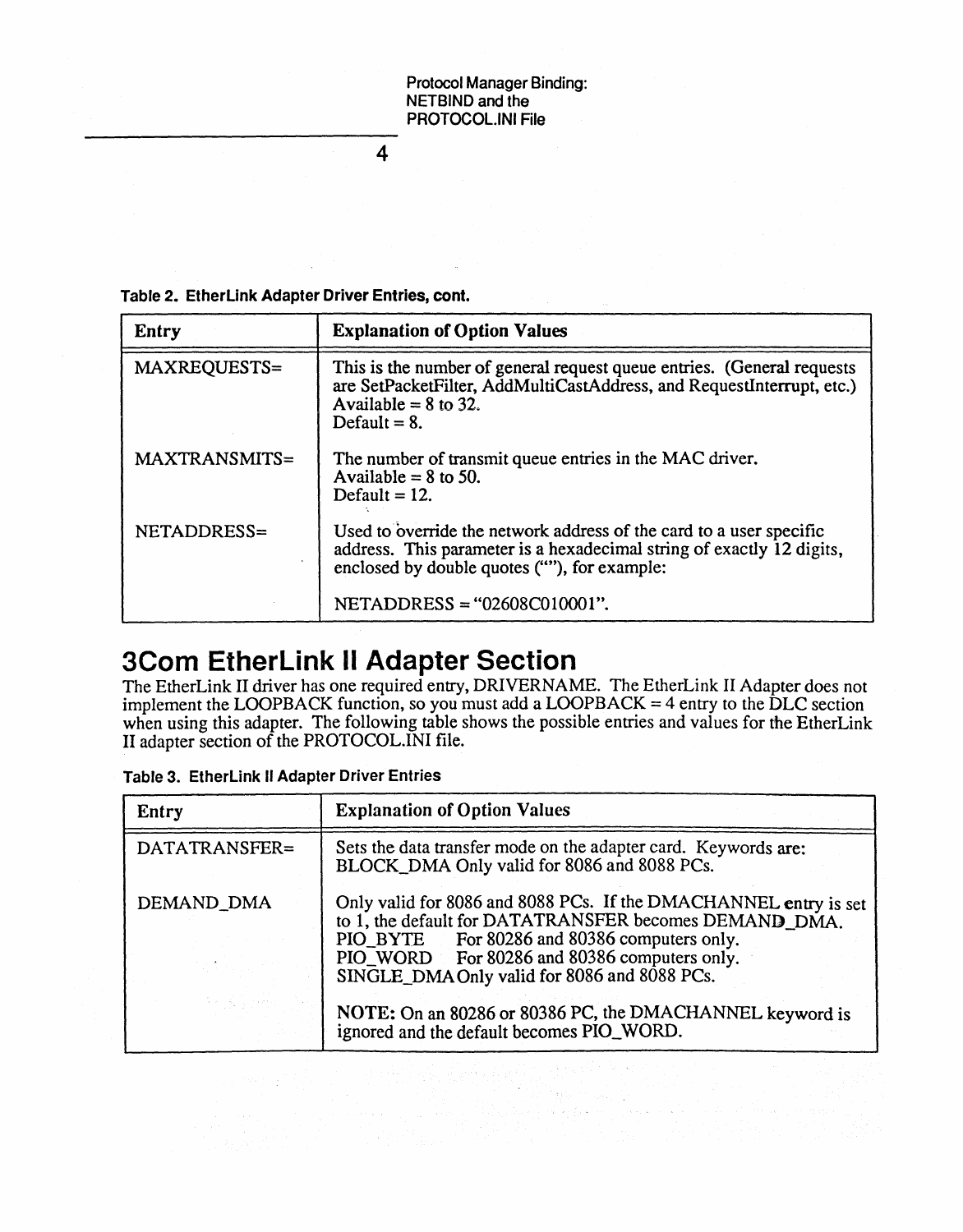5

|  |  |  |  |  | Table 3. EtherLink II Adapter Driver Entries, cont. |
|--|--|--|--|--|-----------------------------------------------------|
|--|--|--|--|--|-----------------------------------------------------|

 $\ddot{\phantom{0}}$ 

 $\sim$   $\sim$ 

| <b>Entry</b>                                                                                                                                                                                                                                                                                                                                                                                                                                              | <b>Explanation of Option Values</b>                                                                                                                                                                                                                                                                                   |
|-----------------------------------------------------------------------------------------------------------------------------------------------------------------------------------------------------------------------------------------------------------------------------------------------------------------------------------------------------------------------------------------------------------------------------------------------------------|-----------------------------------------------------------------------------------------------------------------------------------------------------------------------------------------------------------------------------------------------------------------------------------------------------------------------|
| DMACHANNEL=                                                                                                                                                                                                                                                                                                                                                                                                                                               | Used to indicate the current DMA jumper configuration of the adapter.<br>NONE = Driver uses program $I/O$ instead of DMA for data transfers.<br>$1 = Use DMA channel 1.$<br>$2 = Use DMA channel 2.$<br>$3 = Use DMA channel$ 3.<br>Default = 1 When running under DOS.<br>Default = NONE When running under $OS/2$ . |
| DRIVERNAME=                                                                                                                                                                                                                                                                                                                                                                                                                                               | ELNKII\$ (required entry). If there is a second EtherLink II driver, its<br>name is ELNKII2\$.                                                                                                                                                                                                                        |
| INTERRUPT=                                                                                                                                                                                                                                                                                                                                                                                                                                                | Sets the interrupt level for the adapter card.<br>Available = $2-5$ .<br>Default = $3$ .                                                                                                                                                                                                                              |
|                                                                                                                                                                                                                                                                                                                                                                                                                                                           | On a 286 or 386 computer, interrupt level $2 =$ interrupt level 9<br>because of the cascaded PIC already using interrupt level 2.                                                                                                                                                                                     |
| <b>IOADDRESS=</b>                                                                                                                                                                                                                                                                                                                                                                                                                                         | Indicates the current I/O address jumper configuration of the adapter.<br>Available = $0x200$ to $0x3F0$<br>Default = $0x300$                                                                                                                                                                                         |
|                                                                                                                                                                                                                                                                                                                                                                                                                                                           | NOTE: The IOADDRESS entry must match the switch setting on the<br>adapter card.                                                                                                                                                                                                                                       |
| MAXTRANSMITS=                                                                                                                                                                                                                                                                                                                                                                                                                                             | The number of transmit queue entries in the MAC driver.<br>Available $= 8$ to 50.<br>Default = $8$ .                                                                                                                                                                                                                  |
| NETADDRESS=                                                                                                                                                                                                                                                                                                                                                                                                                                               | Overrides the network address of the card to a user specific address.<br>This parameter is a hexadecimal string of 12 digits in double quotes,<br>such as NETADDRESS = " $02608C010001$ ".                                                                                                                            |
| TRANSCEIVER=                                                                                                                                                                                                                                                                                                                                                                                                                                              | Sets the transceiver on the adapter card.<br>EXTERNAL. Used for a DIX connection.<br>ONBOARD.<br>Default = ONBOARD.                                                                                                                                                                                                   |
| $\mathcal{L}^{\mathcal{L}}(\mathcal{L}^{\mathcal{L}}(\mathcal{L}^{\mathcal{L}}(\mathcal{L}^{\mathcal{L}}(\mathcal{L}^{\mathcal{L}}(\mathcal{L}^{\mathcal{L}}(\mathcal{L}^{\mathcal{L}}(\mathcal{L}^{\mathcal{L}}(\mathcal{L}^{\mathcal{L}}(\mathcal{L}^{\mathcal{L}}(\mathcal{L}^{\mathcal{L}}(\mathcal{L}^{\mathcal{L}}(\mathcal{L}^{\mathcal{L}}(\mathcal{L}^{\mathcal{L}}(\mathcal{L}^{\mathcal{L}}(\mathcal{L}^{\mathcal{L}}(\mathcal{L}^{\mathcal{L$ |                                                                                                                                                                                                                                                                                                                       |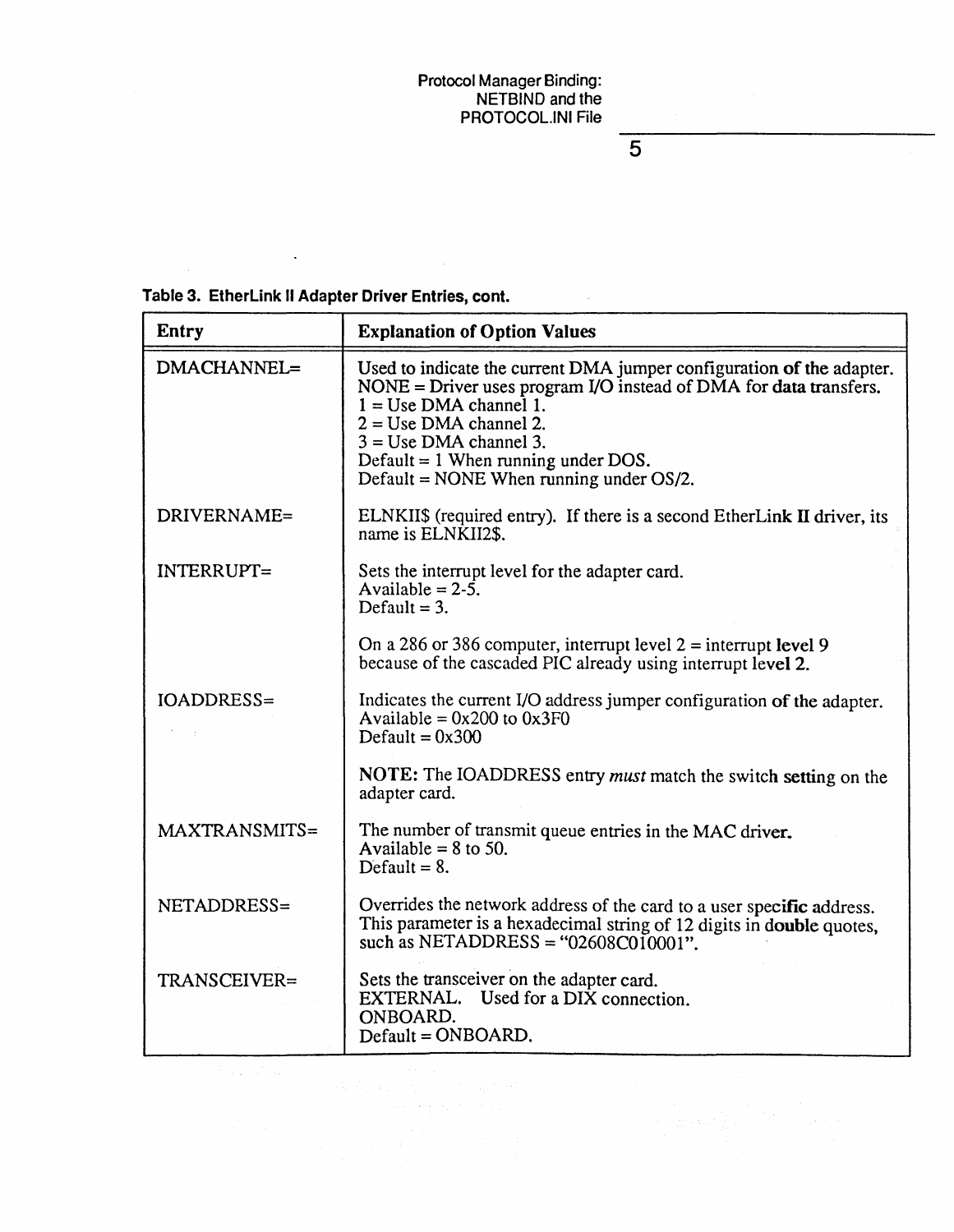6

## **3Corn EtherLink Plus Adapter Section**

The EtherLink Plus driver has one required entry, DRIVERNAME. The following table shows (in alphabetical order), the possible entries and values for the EtherLink Plus adapter section of the PROTOCOL.INI file.

|  |  |  |  | Table 4. EtherLink Plus Adapter Driver Entries |
|--|--|--|--|------------------------------------------------|
|--|--|--|--|------------------------------------------------|

| Entry             | <b>Explanation of Option Values</b>                                                                                                                                                        |
|-------------------|--------------------------------------------------------------------------------------------------------------------------------------------------------------------------------------------|
| DMACHANNEL=       | Sets the DMA channel for the card.<br>Available = $1-7$<br>Default $= 3$                                                                                                                   |
|                   | NOTE: The DMACHANNEL entry must match the jumper setting on<br>the adapter card.                                                                                                           |
| DRIVERNAME=       | ELNKPL\$ (required entry). If there is a second EtherLink Plus adapter,<br>its name is ELNKPL2\$.*                                                                                         |
| <b>INTERRUPT=</b> | Sets the interrupt level for the adapter card.<br>Available = $2-\overline{15}$<br>Default = $3$                                                                                           |
|                   | On a 286 or 386 computer, interrupt level 2 is really interrupt level 9<br>because of the cascaded PIC already using interrupt level 2.                                                    |
|                   | NOTE: The INTERRUPT entry must match the jumper setting on the<br>adapter card.                                                                                                            |
| IOADDRESS=        | Indicates the current I/O address jumper configuration of the adapter.<br>$0$ to $0x3F0$<br>Default = $0x300$                                                                              |
|                   | NOTE: The IOADDRESS entry <i>must</i> match the jumper setting on the<br>adapter card.                                                                                                     |
| MAXTRANSMITS=     | The number of transmit queue entries in the MAC driver.*<br>Available = $8$ to 50<br>Default = $8$ .                                                                                       |
| NETADDRESS=       | Overrides the network address of the card to a user specific address.<br>This parameter is a hexadecimal string of 12 digits in double quotes,<br>such as NETADDRESS = " $02608C010001$ ". |

\* Not supported in this release (3+0pen 1.0.)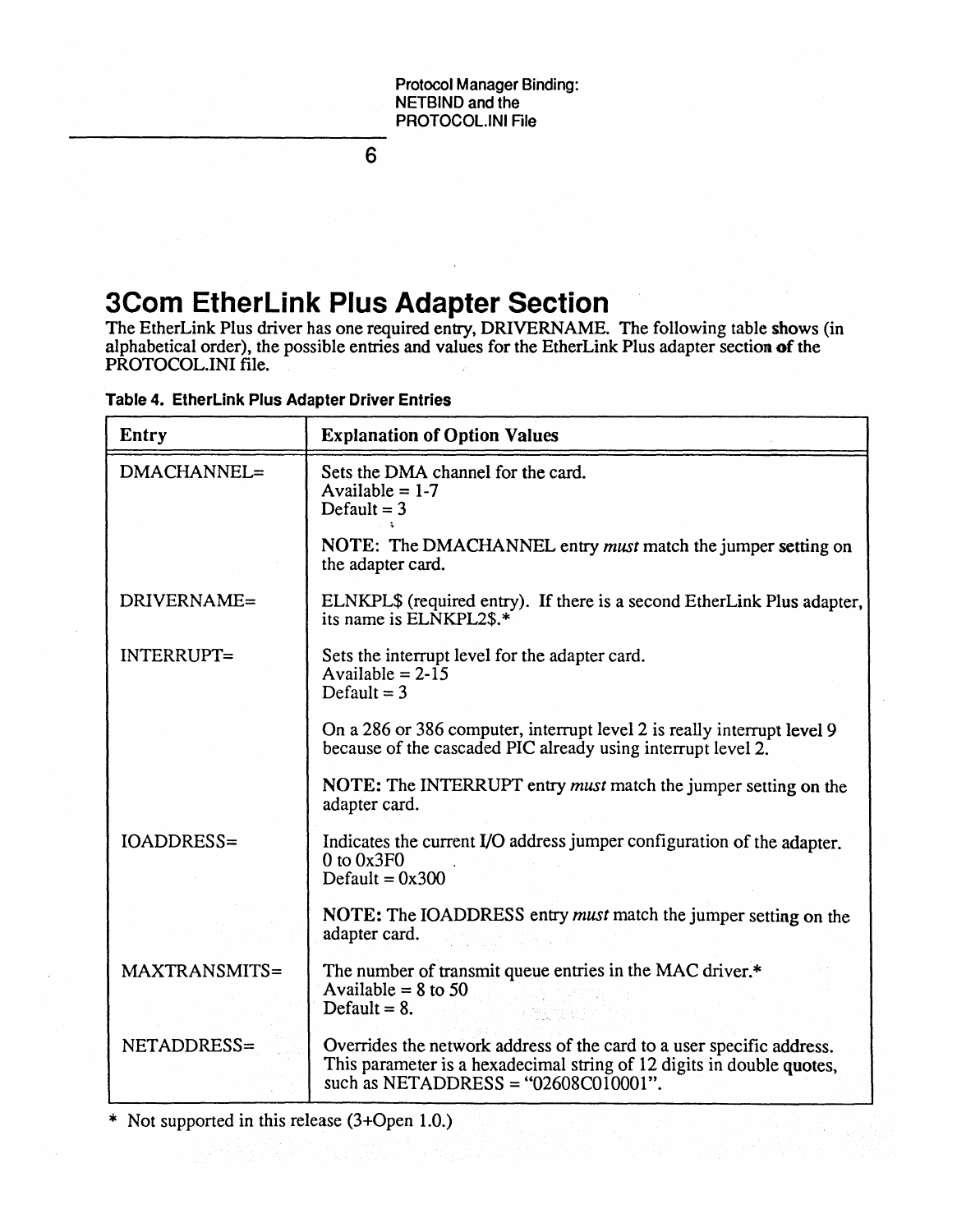7

### **3Corn EtherLink/MC Adapter Section**

The EtherLink/MC driver has one required entry, DRIVERNAME. The following table shows (in alphabetical order), the possible entries and values for the EtherLink Plus adapter section of the PROTOCOL.INI file.

|  | Table 5. EtherLink/MC Adapter Driver Entries |  |  |  |
|--|----------------------------------------------|--|--|--|
|--|----------------------------------------------|--|--|--|

| Entry         | <b>Explanation of Option Values</b>                                                                                                                                                                                      |
|---------------|--------------------------------------------------------------------------------------------------------------------------------------------------------------------------------------------------------------------------|
| DRIVERNAME=   | ELNKMC\$ (required entry). If there is a second EtherLink/MC, its<br>name is ELNKMC2\$.                                                                                                                                  |
| MAXTRANSMITS= | The number of transmit queue entries in the MAC driver.<br>Available = $8$ to 50<br>Default = $8$ .                                                                                                                      |
| NETADDRESS=   | Overrides the network address of the card to a user specific address.<br>This parameter is a hexadecimal string of 12 digits in double quotes,<br>such as NETADDRESS = " $02608C010001$ ".                               |
| SLOTNUMBER=   | Specifies the slot number in the computer within which the card resides.<br>Available $= 1-8$<br>Default $=$ The lowest numbered slot containing an adapter of this type.                                                |
|               | Use this parameter to override the default of the lowest numbered slot.<br>For example, if you are using two adapter cards, both cannot be lowest<br>numbered so you must specify this keyword for at least one of them. |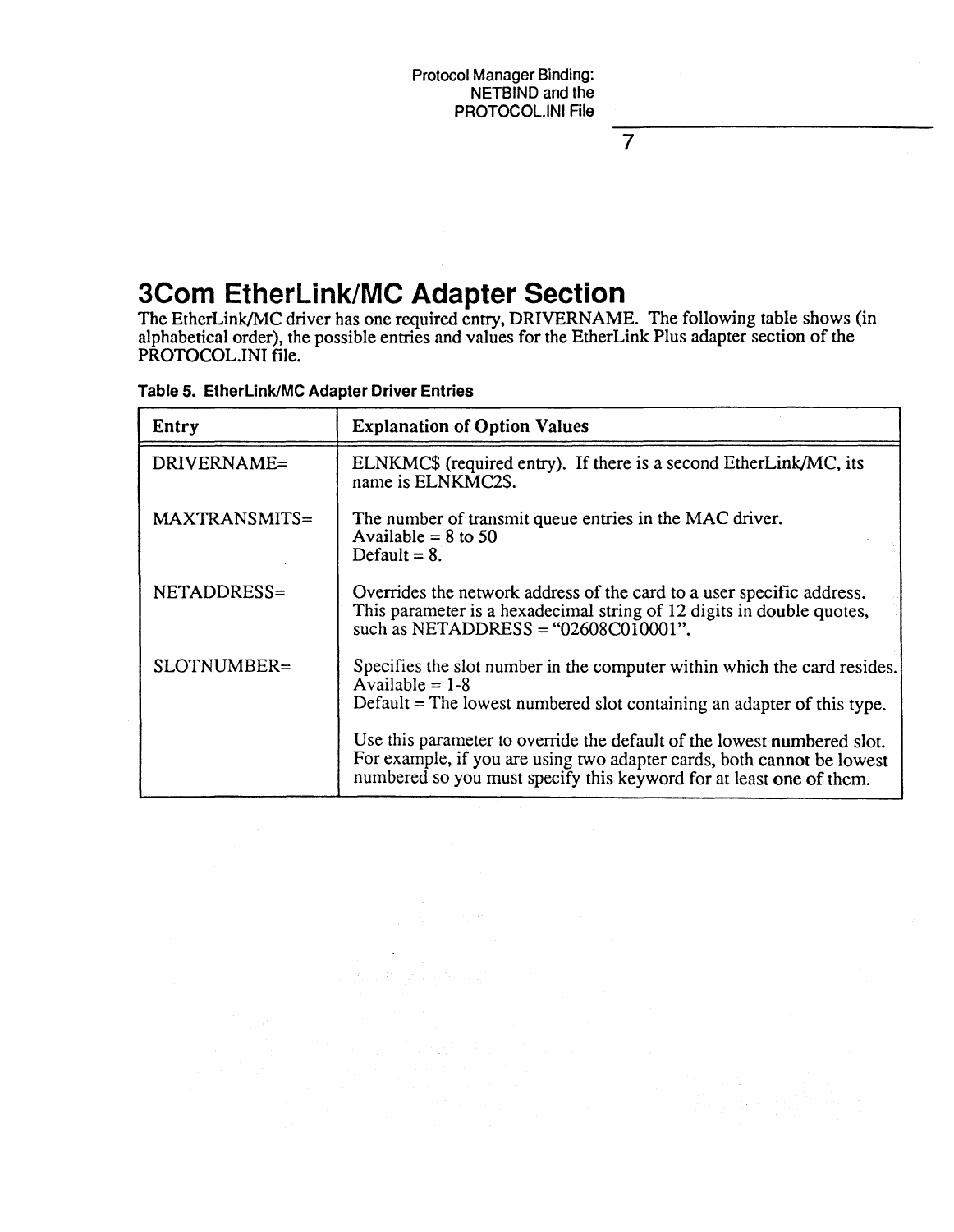8

### **3Corn TokenLink Adapter Section**

The TokenLink driver has one required entry, DRIVERNAME. The following table shows (in alphabetical order), the possible entries and values for the TokenLink adapter section of the PROTOCOL.INI file.

| Table 6. TokenLink Adapter Driver Entries |  |  |
|-------------------------------------------|--|--|
|                                           |  |  |

| Entry             | <b>Explanation of Option Values</b>                                                                                                                                                                                                                                                                                                                                                                                                                                                                                  |
|-------------------|----------------------------------------------------------------------------------------------------------------------------------------------------------------------------------------------------------------------------------------------------------------------------------------------------------------------------------------------------------------------------------------------------------------------------------------------------------------------------------------------------------------------|
| DRIVERNAME=       | TLNK\$ (required entry)> If there is a second TokenLink adapter, its<br>name is TLNK2\$                                                                                                                                                                                                                                                                                                                                                                                                                              |
| NETADDRESS=       | Overrides the network address of the card to a user specific address.<br>This parameter is a hexadecimal string of 12 digits in double quotes<br>(""), for example:                                                                                                                                                                                                                                                                                                                                                  |
|                   | $NETADDRESS = "02608C11AA0C".$                                                                                                                                                                                                                                                                                                                                                                                                                                                                                       |
| <b>IOADDRESS=</b> | Sets the (unique) I/O address of the card.<br>$0x300$ to $0x3F0$<br>Default = $0x300$                                                                                                                                                                                                                                                                                                                                                                                                                                |
|                   | NOTE: This address must be the same as the address set on the adapter<br>card.                                                                                                                                                                                                                                                                                                                                                                                                                                       |
| DMACHANNEL=       | Sets the DMA channel on the adapter card.<br>Use string I/O move instructions to transfer data from adapter cards<br>0<br>to memory. An 8086 or 8088 computer uses programmed <b>I/O</b> .<br>Forces a 80286 or 80386 computer to use bus master mode. If bus<br>1<br>master mode is not supported by your computer, string I/O move<br>instructions are used instead.<br>2 Use DMA channel 2.<br>3 Forces a 80286 or 80386 computer to use bus master mode<br>4-7 Use the specified DMA channel.<br>Default = $1$ . |
| <b>INTERRUPT=</b> | Sets the interrupt level for the adapter card.<br>Available = $2 - 5$<br>Default $= 3$ .                                                                                                                                                                                                                                                                                                                                                                                                                             |
|                   | NOTE: On a 286 or a 386 computer, interrupt level 2 is really interrupt<br>level 9 because of the cascaded PIC already using interrupt level 2.                                                                                                                                                                                                                                                                                                                                                                      |

Table 6 is continued on the next page.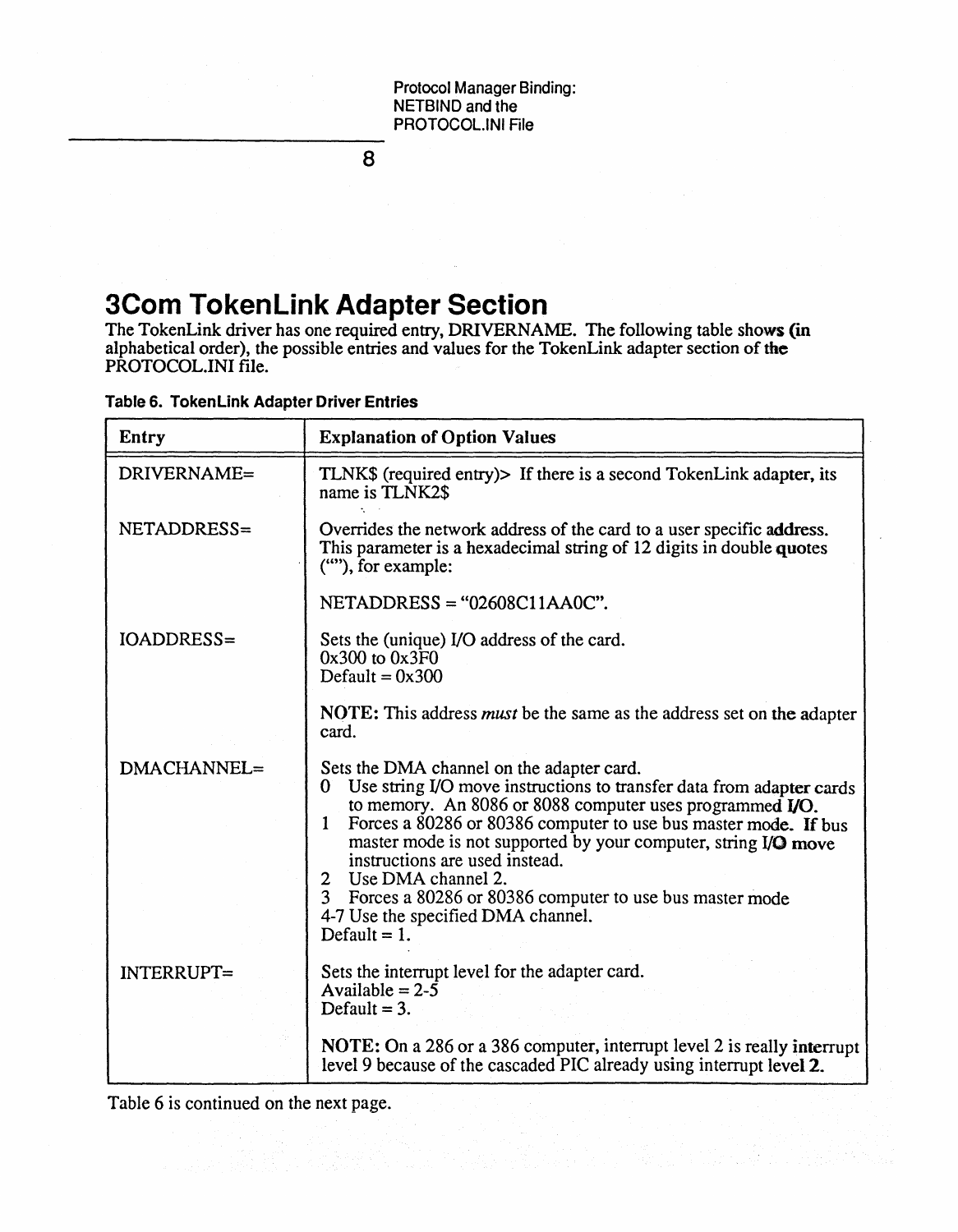$\overline{9}$ 

#### Table 6. TokenLink Adapter Driver Entries, cont.

| Entry         | <b>Explanation of Option Values</b>                                                                                                                                                                                                                                      |
|---------------|--------------------------------------------------------------------------------------------------------------------------------------------------------------------------------------------------------------------------------------------------------------------------|
| $SPEED =$     | Sets the clock on the host computer to maximize data transfer between<br>the host computer and the adapter card.<br>Inserts two wait states on the bus.<br>6<br>Inserts 1 wait state on the bus.<br>10<br>Does not insert any wait states on the bus.<br>Default = $6$ . |
|               | NOTE: Some experimentation may be required for best performance.<br>If this parameter is set incorrectly, the adapter card may not run.                                                                                                                                  |
| MAXTRANSMITS= | Specifies the number of transmit queue entries in the MAC driver.<br>6 to 50.<br>Default = $6$ .                                                                                                                                                                         |

### **3Server Driver Section**

The 3Server driver has one required entry, DRIVERNAME. The following table shows (in alphabetical order), the possible entries and values for the 3Server driver section of the PROTOCOL.INI file.

Table 7. 3Server Driver Entries

| Entry            | <b>Explanation of Option Values</b>                                                                                                                                 |
|------------------|---------------------------------------------------------------------------------------------------------------------------------------------------------------------|
| DRIVERNAME=      | E3S386\$ (Required entry)                                                                                                                                           |
| NETADDRESS=      | Overrides the network address of the card to a user specific address.<br>This parameter is a hexadecimal string of 12 digits in double quotes<br>(""), for example: |
|                  | $NETADDRESS = "02608C010001".$                                                                                                                                      |
| <b>RECVBUFS=</b> | Configures the receive buffers for the driver.<br>Available = $15-43$<br>Default = $32$ .                                                                           |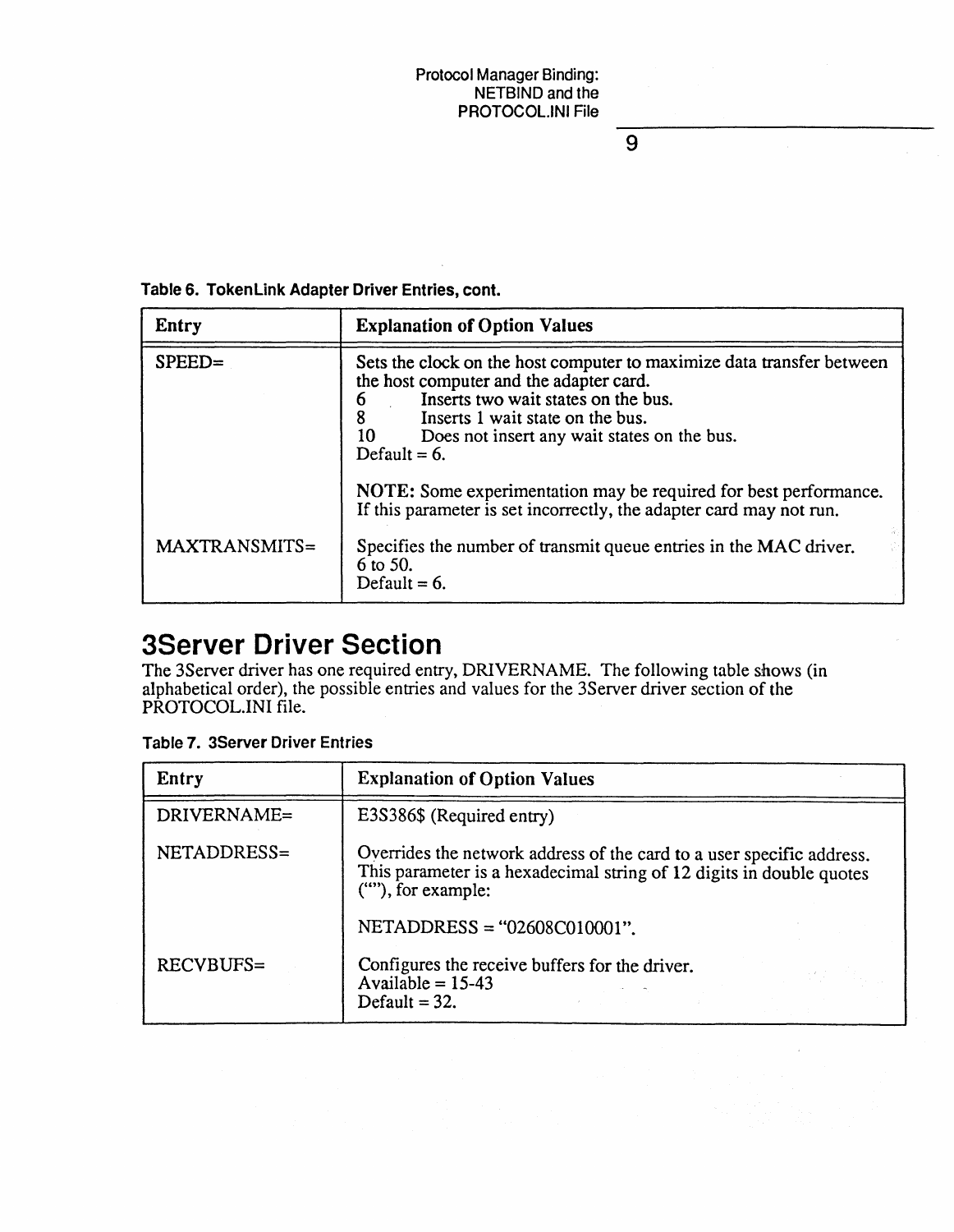**10** 

#### **A Sample PROTOCOL.INt File**

The following is a sample PROTOCOL.INI file for a 3Com server. This file is actually a template for the PROTOCOL.lNI file the installation process creates. The installation program takes this template, modifies it according to the particular installation choices specified, then creates the PROTOCOL.INI file. Therefore the exact contents of any particular PROTOCOL.INI file depend on the protocols and adapters specified during the installation process. Protocol sections labeled DLC, NETBEUI, and XNS\_NB have been added for completeness.

[TOKENLINK]

DRIVERNAME = TLNK\$  $INTERRUPT = 3$  $IOADDRESS = 0x300$  $DMACHANNEL = 1$ 

[ETHERLINK] DRIVERNAME = ELNK\$

> $IOADDRESS = 0x300$  $DMACHANNEL = 1$  $INTERRUPT = 3$

- [ETHERLINK\_PLUS] DRIVERNAME = ELNKPL\$  $IOADDRESS =  $0x300$$  $DMACHANNEL = 1$  $INTERRUPT = 3$
- [ETIIERLINKII] DRIVERNAME = ELNKII\$ .  $INTERRUPT = 3$  $IOADDRESS = 0x300$  $DMACHANNEL = 1$  $XMITBUFS = 1$
- [ETIIERLINK/MC] DRIVERNAME = ELNKMC\$
- and the charge collect [3SERVER] DRIVERNAME = E3S386\$  $RECVBUFS = 32$

[XNS\_NB] DRIVERNAME = XNSNB\$  $BINDINGS =$  $MAXSES = 32$  $MAXNCB = 32$  $MAXDGBUF = 2$